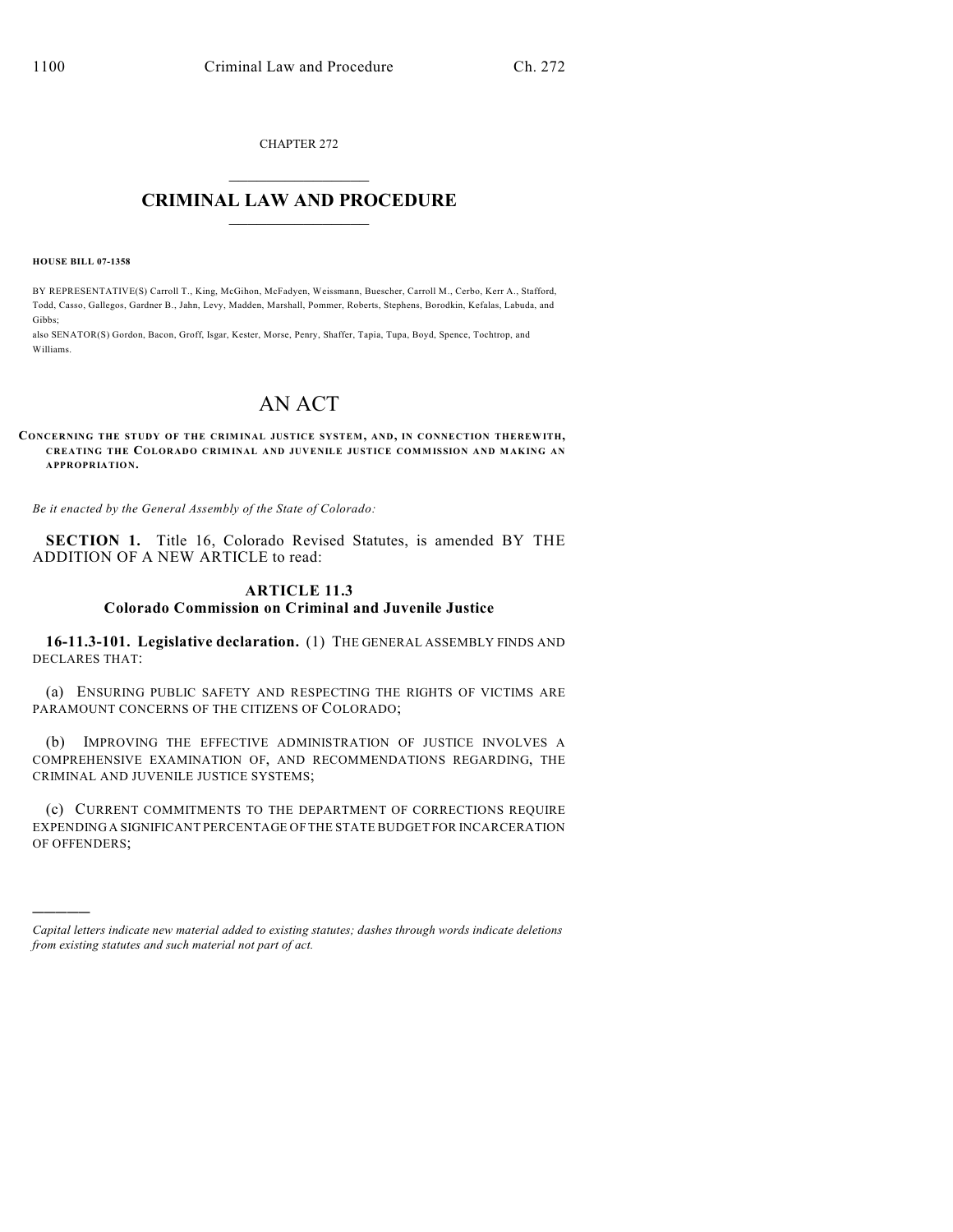(d) THE NUMBER OF OFFENDERS PROJECTED TO BE SENTENCED IN THE FUTURE WILL REQUIRE THAT AN EVEN GREATER PERCENTAGE OF THE STATE BUDGET BE DEDICATED TO INCARCERATION;

(e) THE RATE OF RECIDIVISM IS HIGH, RESULTING IN THE RETURN OF MANY OFFENDERS TO THE JUSTICE SYSTEM WITH ADDITIONAL SIGNIFICANT EXPENSE;

(f) IT IS IN THE INTEREST OF THE PEOPLE OF THE STATE OF COLORADO TO MAINTAIN PUBLIC SAFETY THROUGH THE MOST COST-EFFECTIVE USE OF LIMITED CRIMINAL JUSTICE RESOURCES;

(g) MANY FACTORS MAY CONTRIBUTE TO AN OFFENDER'S CRIMINAL BEHAVIOR, INCLUDING BUT NOT LIMITED TO SUBSTANCE ABUSE, MENTAL ILLNESS, POVERTY, CHILD ABUSE, DOMESTIC VIOLENCE, AND EDUCATIONAL DEFICIENCIES. OFTEN TIMES, FACTORS CONTRIBUTING TO CRIMINAL CONDUCT AND RE-VICTIMIZATION ARE NOT ADDRESSED ADEQUATELY WITHIN THE JUSTICE SYSTEM.

(h) APPROPRIATE INTERVENTION IN A CHILD'S LIFE THROUGH THE JUVENILE JUSTICE SYSTEM OR PREVENTION PROGRAMS MAY LIMIT OR PREVENT FUTURE CRIMINAL CONDUCT;

(i) IT IS IN THE BEST INTEREST OF THE PUBLIC TO ENGAGE IN A COMPREHENSIVE EVIDENCE-BASED ANALYSIS OF THE CIRCUMSTANCES AND CHARACTERISTICS OF THE OFFENDERS BEING SENTENCED TO THE DEPARTMENT OF CORRECTIONS, THE ALTERNATIVES TO INCARCERATION, THE EFFECTIVENESS OF PREVENTION PROGRAMS, AND THE EFFECTIVENESS OF THE CRIMINAL CODE AND SENTENCING LAWS IN SECURING PUBLIC SAFETY.

(2) THEREFORE, THE GENERAL ASSEMBLY DECLARES THAT A COMMISSION COMPRISED OF EXPERTS IN CRIMINAL JUSTICE, CORRECTIONS, MENTAL HEALTH, DRUG ABUSE, VICTIMS' RIGHTS, HIGHER EDUCATION, JUVENILE JUSTICE, LOCAL GOVERNMENT, AND OTHER PERTINENT DISCIPLINES SHALL BE FORMED TO ENGAGE IN AN EVIDENCE-BASED ANALYSIS OF THE CRIMINAL JUSTICE SYSTEM IN COLORADO AND ANNUALLY REPORT TO THE GOVERNOR, THE SPEAKER OF THE HOUSE OF REPRESENTATIVES, THE PRESIDENT OF THE SENATE, AND THE CHIEF JUSTICE OF THE COLORADO SUPREME COURT.

**16-11.3-102. Colorado commission on criminal and juvenile justice - creation - membership - operation.** (1) (a) THERE IS HEREBY CREATED IN THE DEPARTMENT OF PUBLIC SAFETY THE COLORADO COMMISSION ON CRIMINAL AND JUVENILE JUSTICE, REFERRED TO IN THIS ARTICLE AS THE "COMMISSION". THE COMMISSION SHALL HAVE THE POWERS AND DUTIES SPECIFIED IN THIS ARTICLE.

(b) THE COMMISSION SHALL EXERCISE ITS POWERS AND PERFORM ITS DUTIES AND FUNCTIONS AS IF THE SAME WERE TRANSFERRED TO THE DEPARTMENT OF PUBLIC SAFETY BY A **TYPE 2** TRANSFER, AS SUCH TRANSFER IS DEFINED IN THE "ADMINISTRATIVE ORGANIZATION ACT OF 1968", ARTICLE 1 OF TITLE 24, C.R.S.

(2) (a) THE COMMISSION SHALL CONSIST OF TWENTY-SIX VOTING MEMBERS, AS FOLLOWS: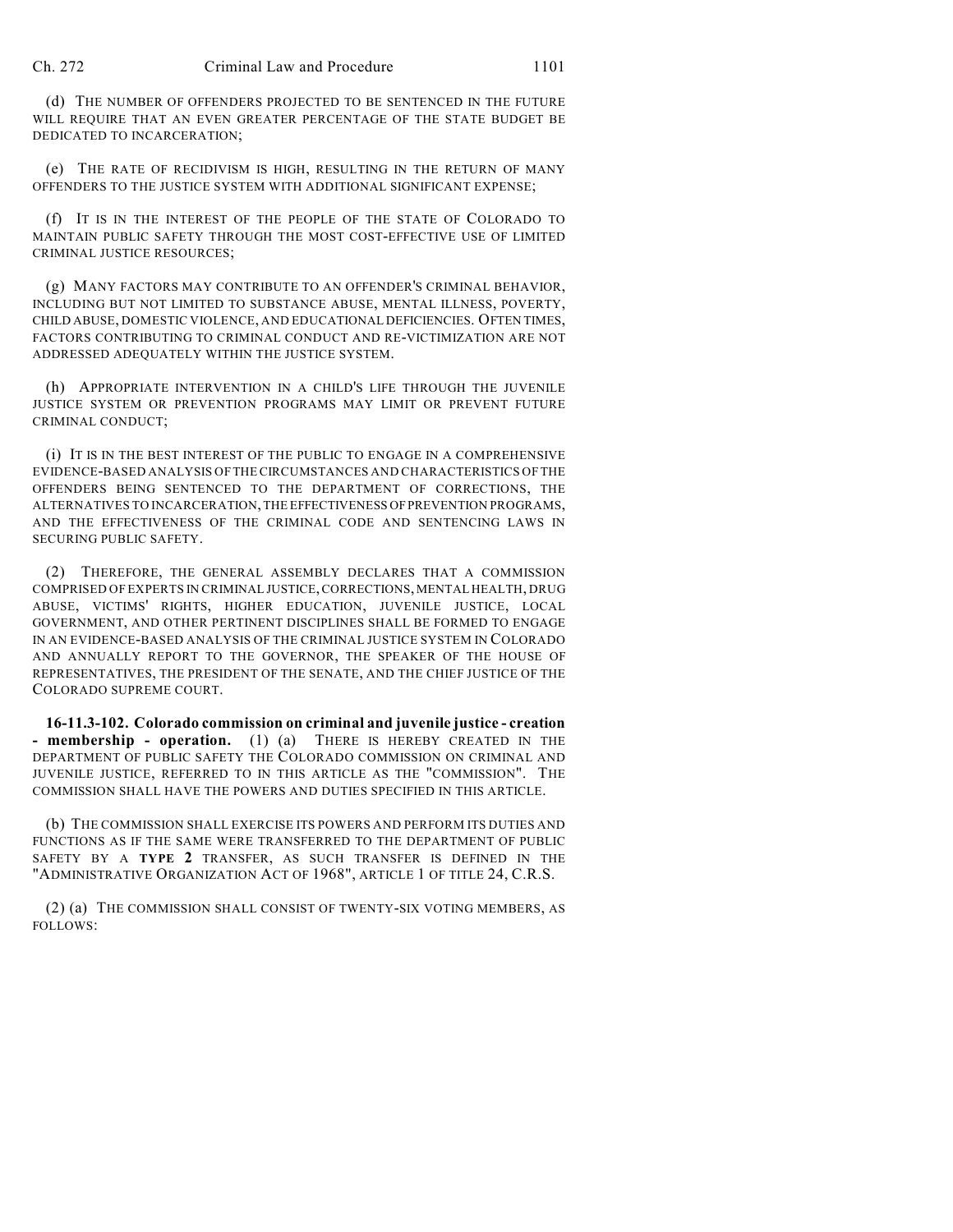(I) THE EXECUTIVE DIRECTOR OF THE DEPARTMENT OF PUBLIC SAFETY, OR HIS OR HER DESIGNEE;

(II) THE EXECUTIVE DIRECTOR OF THE DEPARTMENT OF CORRECTIONS, OR HIS OR HER DESIGNEE;

(III) THE EXECUTIVE DIRECTOR OF THE DEPARTMENT OF HUMAN SERVICES, OR HIS OR HER DESIGNEE;

(IV) THE EXECUTIVE DIRECTOR OF THE DEPARTMENT OF HIGHER EDUCATION, OR HIS OR HER DESIGNEE;

(V) THE ATTORNEY GENERAL, OR HIS OR HER DESIGNEE;

(VI) THE STATE PUBLIC DEFENDER, OR HIS OR HER DESIGNEE;

(VII) THE CHAIRPERSON OF THE STATE BOARD OF PAROLE, OR HIS OR HER DESIGNEE;

(VIII) THE CHAIRPERSON OF THE JUVENILE PAROLE BOARD, OR HIS OR HER DESIGNEE;

(IX) TWO MEMBERS APPOINTED BY THE CHIEF JUSTICE OF THE COLORADO SUPREME COURT FROM THE JUDICIAL BRANCH, AT LEAST ONE OF WHOM SHALL BE A CURRENT OR RETIRED JUDGE;

(X) FOUR MEMBERS OF THE GENERAL ASSEMBLY APPOINTED AS FOLLOWS:

(A) ONE MEMBER APPOINTED BY THE SPEAKER OF THE HOUSE OF REPRESENTATIVES;

(B) ONE MEMBER APPOINTED BY THE MINORITY LEADER OF THE HOUSE OF REPRESENTATIVES;

(C) ONE MEMBER APPOINTED BY THE PRESIDENT OF THE SENATE; AND

(D) ONE MEMBER APPOINTED BY THE MINORITY LEADER OF THE SENATE; AND

(XI) TWELVE MEMBERS APPOINTED BY THE GOVERNOR AS FOLLOWS:

(A) A REPRESENTATIVE OF A POLICE DEPARTMENT;

(B) A REPRESENTATIVE OF A SHERIFF'S DEPARTMENT;

(C) AN EXPERT IN JUVENILE JUSTICE ISSUES;

(D) TWO ELECTED DISTRICT ATTORNEYS;

(E) A COUNTY COMMISSIONER;

(F) A CRIMINAL DEFENSE ATTORNEY;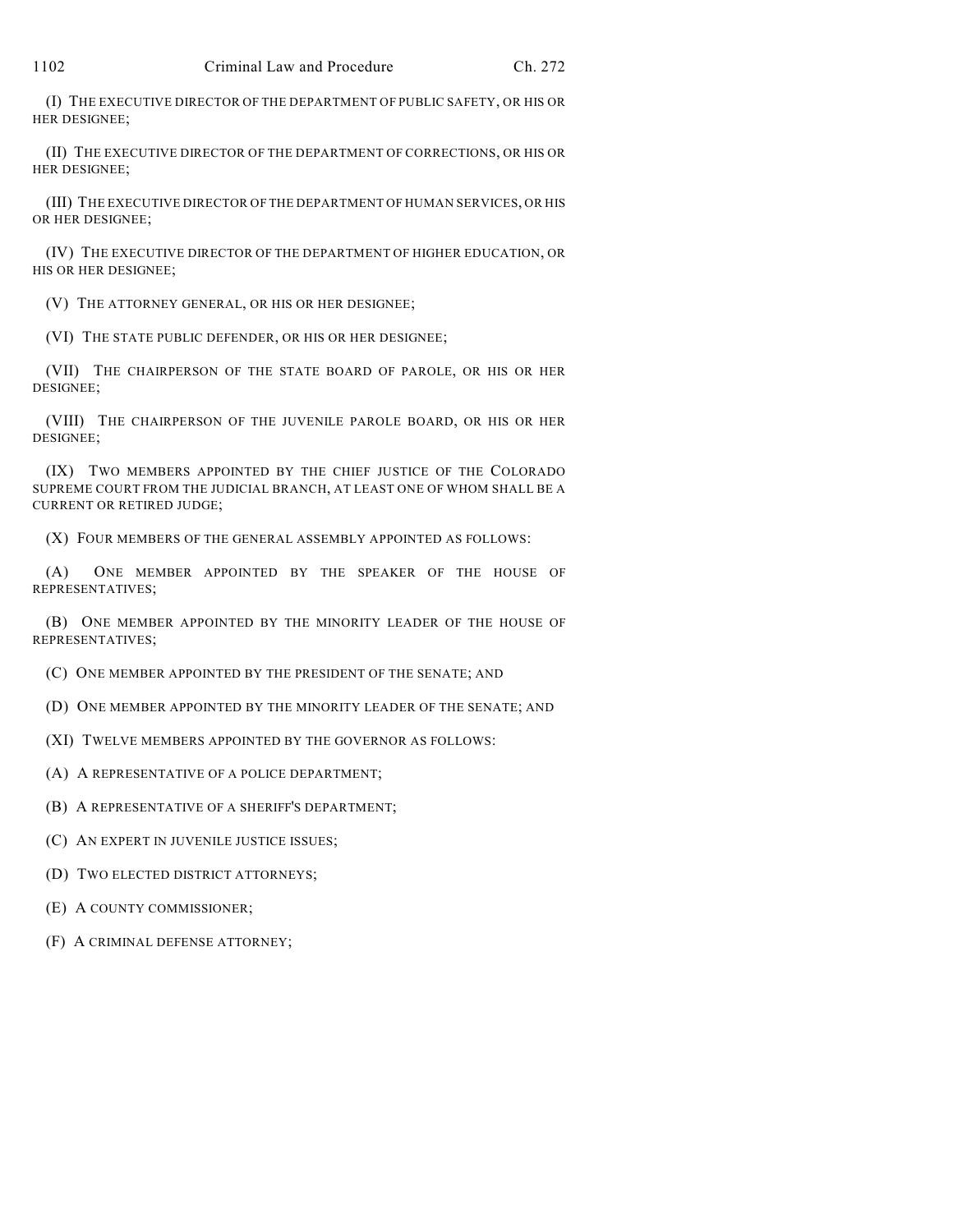(G) A REPRESENTATIVE OF A VICTIMS' RIGHTS ORGANIZATION;

(H) ONE MEMBER WHO SHALL BE A REPRESENTATIVE OF A COMMUNITY CORRECTIONS PROVIDER, A COMMUNITY CORRECTIONS BOARD MEMBER, OR A MENTAL HEALTH OR SUBSTANCE ABUSE TREATMENT PROVIDER; AND

(I) THREE MEMBERS WHO SHALL BE APPOINTED AT-LARGE.

(b) THE DIRECTOR OF THE DIVISION OF CRIMINAL JUSTICE IN THE DEPARTMENT OF PUBLIC SAFETY SHALL SERVE AS A NON-VOTING MEMBER OF THE COMMISSION.

(3) (a) THE APPOINTED MEMBERS OF THE COMMISSION SHALL SERVE TERMS OF THREE YEARS; EXCEPT THAT THE MEMBERS FIRST APPOINTED PURSUANT TO SUB-SUBPARAGRAPHS (D) TO (I) OF SUBPARAGRAPH (XI) OF PARAGRAPH (a) OF SUBSECTION (2) OF THIS SECTION SHALL EACH SERVE A TWO-YEAR TERM. THE MEMBERS APPOINTED AFTER THE INITIAL TWO-YEAR TERMS SHALL SERVE THREE-YEAR TERMS.

(b) EACH APPOINTING AUTHORITY SHALL APPOINT THE INITIAL APPOINTED MEMBERS OF THE COMMISSION WITHIN SIXTY DAYS AFTER THE EFFECTIVE DATE OF THIS ARTICLE. AN APPOINTED MEMBER SHALL NOT SERVE MORE THAN TWO CONSECUTIVE FULL TERMS, IN ADDITION TO ANY PARTIAL TERM. IN THE EVENT OF A VACANCY IN AN APPOINTED POSITION BY DEATH, RESIGNATION, REMOVAL FOR MISCONDUCT, INCOMPETENCE, NEGLECT OF DUTY, OR OTHERWISE, THE APPOINTING AUTHORITY SHALL APPOINT A MEMBER TO FILL THE POSITION FOR THE REMAINDER OF THE UNEXPIRED TERM.

(4) (a) THE GOVERNOR SHALL SELECT THE CHAIRPERSON AND VICE-CHAIRPERSON OF THE COMMISSION FROM AMONG ITS MEMBERS.

(b) THE MEMBERS OF THE COMMISSION SHALL SERVE WITHOUT COMPENSATION; EXCEPT THAT THE MEMBERS OF THE COMMISSION MAY BE REIMBURSED FOR ANY ACTUAL AND NECESSARY TRAVEL EXPENSES INCURRED IN THE PERFORMANCE OF THEIR DUTIES UNDER THIS ARTICLE.

(5) THE COMMISSION MAY ESTABLISH BY-LAWS AS APPROPRIATE FOR ITS EFFECTIVE OPERATION.

(6) THE COMMISSION SHALL MEET AT LEAST ONCE PER MONTH OR ON A SCHEDULE DETERMINED BY THE CHAIRPERSON TO REVIEW INFORMATION NECESSARY FOR MAKING RECOMMENDATIONS.

(7) MEMBERS OF THE COMMISSION, EMPLOYEES, AND CONSULTANTS SHALL BE IMMUNE FROM SUIT IN ANY CIVIL ACTION BASED UPON ANY OFFICIAL ACT PERFORMED IN GOOD FAITH PURSUANT TO THIS ARTICLE.

**16-11.3-103. Duties of the commission - mission - staffing.** (1) THE MISSION OF THE COMMISSION IS TO ENHANCE PUBLIC SAFETY, TO ENSURE JUSTICE, AND TO ENSURE PROTECTION OF THE RIGHTS OF VICTIMS THROUGH THE COST-EFFECTIVE USE OF PUBLIC RESOURCES. THE WORK OF THE COMMISSION WILL FOCUS ON EVIDENCE-BASED RECIDIVISM REDUCTION INITIATIVES AND THE COST-EFFECTIVE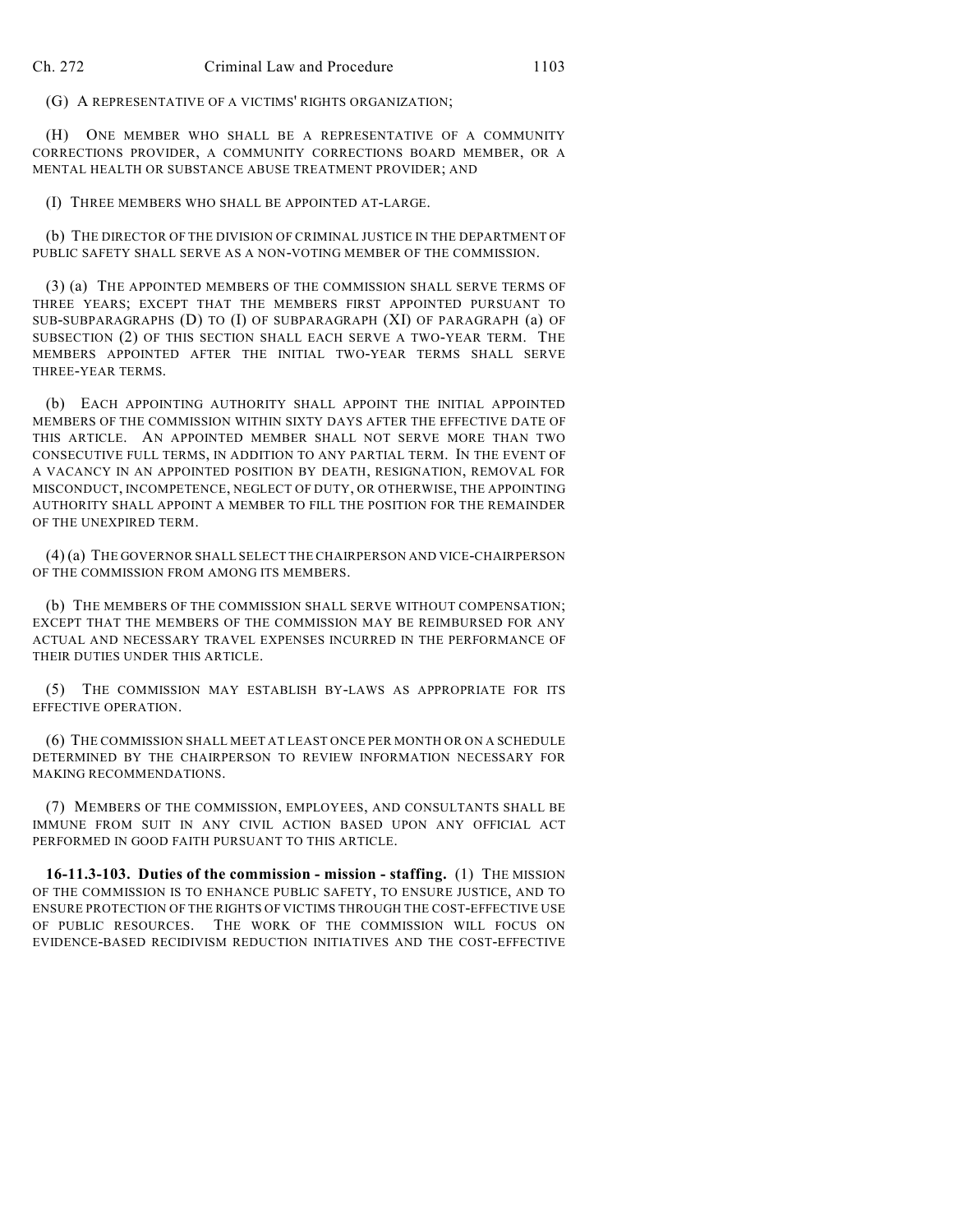EXPENDITURE OF LIMITED CRIMINAL JUSTICE FUNDS.

(2) THE COMMISSION SHALL HAVE THE FOLLOWING DUTIES:

(a) TO CONDUCT AN EMPIRICAL ANALYSIS OF AND COLLECT EVIDENCE-BASED DATA ON SENTENCING POLICIES AND PRACTICES, INCLUDING BUT NOT LIMITED TO THE EFFECTIVENESS OF THE SENTENCES IMPOSED IN MEETING THE PURPOSES OF SENTENCING AND THE NEED TO PREVENT RECIDIVISM AND RE-VICTIMIZATION;

(b) TO INVESTIGATE EFFECTIVE ALTERNATIVES TO INCARCERATION, THE FACTORS CONTRIBUTING TO RECIDIVISM, EVIDENCE-BASED RECIDIVISM REDUCTION INITIATIVES, AND COST-EFFECTIVE CRIME PREVENTION PROGRAMS;

(c) TO MAKE AN ANNUAL REPORT OF FINDINGS AND RECOMMENDATIONS, INCLUDING EVIDENCE-BASED ANALYSIS AND DATA;

(d) TO STUDY AND EVALUATE THE OUTCOMES OF COMMISSION RECOMMENDATIONS AS IMPLEMENTED;

(e) TO CONDUCT AND REVIEW STUDIES, INCLUDING BUT NOT LIMITED TO WORK AND RESOURCES COMPILED BY OTHER STATES, AND MAKE RECOMMENDATIONS CONCERNING POLICIES AND PRACTICES IN THE CRIMINAL AND JUVENILE JUSTICE SYSTEMS. THE COMMISSION SHALL PRIORITIZE AREAS OF STUDY BASED ON THE POTENTIAL IMPACT ON CRIME AND CORRECTIONS AND THE RESOURCES AVAILABLE FOR CONDUCTING THE WORK; AND

(f) TO WORK WITH OTHER STATE-ESTABLISHED BOARDS, TASK FORCES, OR COMMISSIONS THAT STUDY OR ADDRESS CRIMINAL JUSTICE ISSUES.

(3) THE COMMISSION SHALL ESTABLISH ADVISORY COMMITTEES THAT FOCUS ON SPECIFIC SUBJECT MATTERS AND MAKE RECOMMENDATIONS TO THE FULL COMMISSION. THE CHAIRPERSON OF THE COMMISSION SHALL SELECT THE CHAIRPERSONS FOR THE ADVISORY COMMITTEES AS WELL AS THE COMMISSION MEMBERS TO SERVE ON THE ADVISORY COMMITTEES. THE CHAIRPERSON OF AN ADVISORY COMMITTEE MAY SELECT NON-COMMISSION MEMBERS FROM INTERESTED MEMBERS OF THE COMMUNITY TO SERVE ON THE ADVISORY COMMITTEE. EACH ADVISORY COMMITTEE SHALL MAKE FINDINGS AND RECOMMENDATIONS FOR CONSIDERATION BY THE COMMISSION. NON-COMMISSION MEMBERS OF AN ADVISORY COMMITTEE SHALL SERVE WITHOUT COMPENSATION AND WITHOUT REIMBURSEMENT FOR EXPENSES.

(4) THE COMMISSION, AT ITS DISCRETION, MAY RESPOND TO INQUIRIES REFERRED BY MEMBERS OF THE GENERAL ASSEMBLY, THE GOVERNOR, AND THE CHIEF JUSTICE OF THE COLORADO SUPREME COURT, AS RESOURCES ALLOW.

(5) THE DIVISION OF CRIMINAL JUSTICE IN THE DEPARTMENT OF PUBLIC SAFETY, IN CONSULTATION WITH THE DEPARTMENT OF CORRECTIONS, SHALL PROVIDE RESOURCES FOR DATA COLLECTION, RESEARCH, ANALYSIS, AND PUBLICATION OF THE COMMISSION'S FINDINGS AND REPORTS.

## **16-11.3-104. Colorado commission on criminal and juvenile justice cash fund**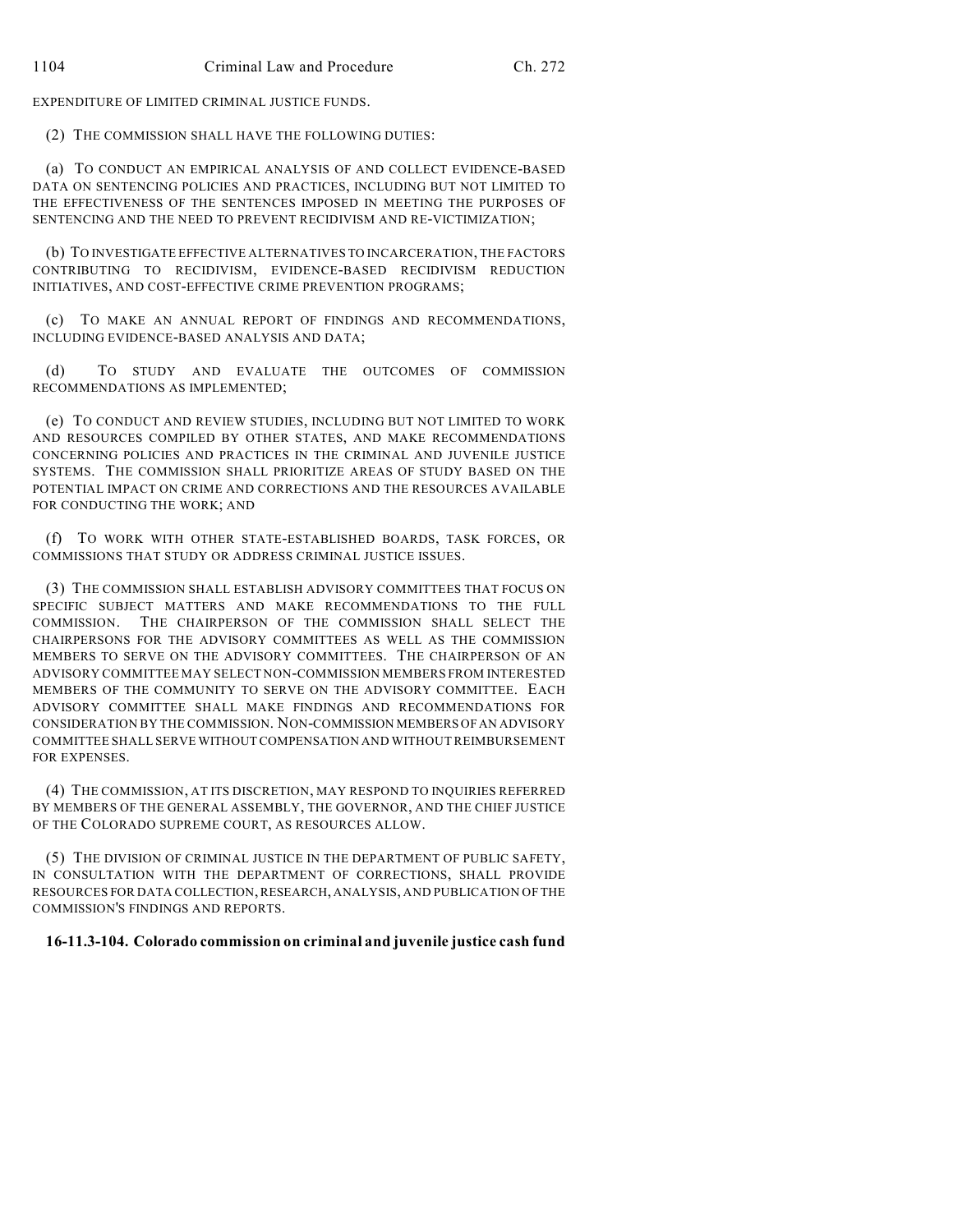**- created - donations.** (1) THE DEPARTMENT OF PUBLIC SAFETY AND THE COMMISSION ARE AUTHORIZED TO ACCEPT GIFTS, GRANTS, OR DONATIONS, INCLUDING IN-KIND DONATIONS FROM PRIVATE OR PUBLIC SOURCES, FOR THE PURPOSES OF THIS ARTICLE. ALL PRIVATE AND PUBLIC FUNDS RECEIVED THROUGH GIFTS, GRANTS, OR DONATIONS BY THE DEPARTMENT OF PUBLIC SAFETY OR BY THE COMMISSION SHALL BE TRANSMITTED TO THE STATE TREASURER, WHO SHALL CREDIT THE SAME TO THE COLORADO COMMISSION ON CRIMINAL AND JUVENILE JUSTICE CASH FUND, WHICH FUND IS HEREBY CREATED AND REFERRED TO IN THIS ARTICLE AS THE "CASH FUND". ANY MONEYS IN THE CASH FUND NOT EXPENDED FOR THE PURPOSES OF THIS ARTICLE SHALL BE INVESTED BY THE STATE TREASURER AS PROVIDED IN SECTION 24-36-113,C.R.S. ALL INTEREST AND INCOME DERIVED FROM THE INVESTMENT AND DEPOSIT OF MONEYS IN THE CASH FUND SHALL BE CREDITED TO THE CASH FUND. ANY UNEXPENDED AND UNENCUMBERED MONEYS REMAINING IN THE CASH FUND AT THE END OF ANY FISCAL YEAR SHALL REMAIN IN THE CASH FUND AND SHALL NOT BE CREDITED OR TRANSFERRED TO THE GENERAL FUND OR ANY OTHER FUND.

(2) THE DEPARTMENT OF PUBLIC SAFETY SHALL NOT BE REQUIRED TO SOLICIT GIFTS, GRANTS, OR DONATIONS FROM ANY SOURCE FOR THE PURPOSES OF THIS ARTICLE.

**16-11.3-105. Repeal of article.** THIS ARTICLE IS REPEALED, EFFECTIVE JULY 1, 2013.

**SECTION 2.** 24-1-128.6, Colorado Revised Statutes, is amended BY THE ADDITION OF A NEW SUBSECTION to read:

**24-1-128.6. Department of public safety - creation - repeal.** (8) (a) THE COLORADO COMMISSION ON CRIMINAL AND JUVENILE JUSTICE, CREATED PURSUANT TO SECTION 16-11.3-102, C.R.S., SHALL EXERCISE ITS POWERS AND PERFORM ITS DUTIES AND FUNCTIONS AS IF THE SAME WERE TRANSFERRED BY A **TYPE 2** TRANSFER TO THE DEPARTMENT OF PUBLIC SAFETY.

(b) THIS SUBSECTION (8) IS REPEALED, EFFECTIVE JULY 1, 2013.

**SECTION 3. Appropriation - adjustments to the 2007 long bill.** (1) In addition to any other appropriation, there is hereby appropriated, out of any moneys in the general fund not otherwise appropriated, to the department of public safety, for the fiscal year beginning July 1, 2007, the sum of ninety-two thousand six hundred fifty-seven dollars (\$92,657) and 1.0 FTE, or so much thereof as may be necessary, for the implementation of this act.

(2) In addition to any other appropriation, there is hereby appropriated, out of any moneys in the general fund not otherwise appropriated, to the department of corrections, for the fiscal year beginning July 1, 2007, the sum of twenty-eight thousand eighty dollars (\$28,080), or so much thereof as may be necessary, for the implementation of this act.

(3) In addition to any other appropriation, there is hereby appropriated, out of any moneys in the general fund not otherwise appropriated, to the legislative department, for the fiscal year beginning July 1, 2007, the sum of one thousand nine